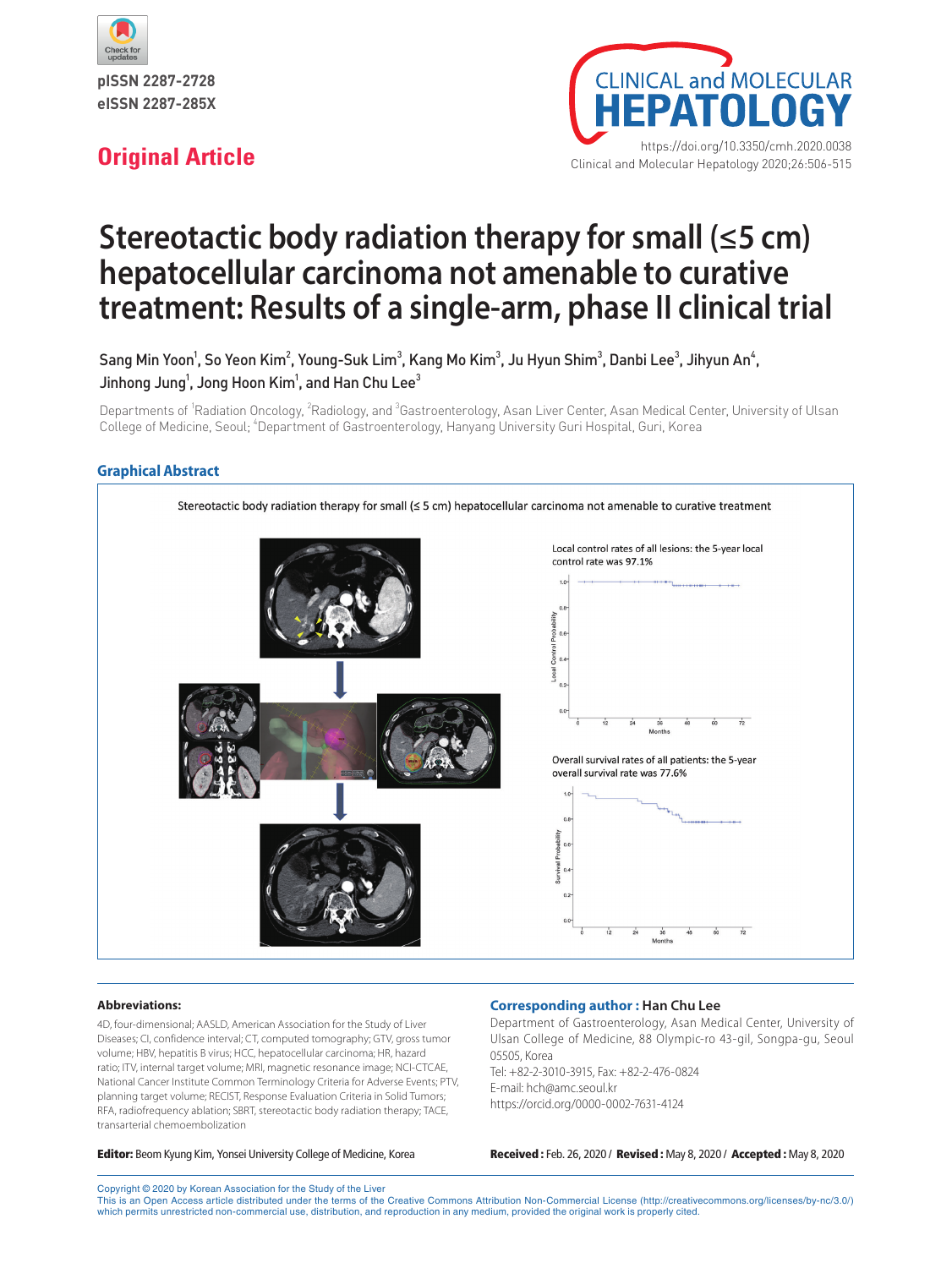**Background/Aims:** Stereotactic body radiation therapy (SBRT) is used as an alternative ablative treatment in patients with hepatocellular carcinoma (HCC) not suitable for curative treatments. The purpose of this prospective study was to evaluate the long-term efficacy of SBRT for small (≤5 cm) HCCs.

**Methods:** A phase II, single-arm clinical trial on SBRT for small HCCs was conducted at an academic tertiary care center. The planned SBRT dose was 45 Gy with a fraction size of 15-Gy over 3 consecutive days. The primary endpoint was 2-year local control rate. Radiologic responses were assessed according to the Response Evaluation Criteria in Solid Tumors (RECIST, version 1.1) and the modified RECIST criteria.

**Results:** Between 2013 and 2016, 50 patients (53 lesions) were enrolled, with a median follow-up period of 47.8 months (range, 2.9–70.6). Patients' age ranged from 41 to 74 years, and 80% were male. Median tumor size was 1.3 cm (range, 0.7–3.1). The 2- and 5-year local control rates were 100% and 97.1%, respectively. The 5-year overall survival rate was 77.6%. Six months after SBRT, radiologic responses were evident in 44 lesions (83%) according to the RECIST criteria and 49 (92.4%) according to the modified RECIST criteria. None of the patients showed grade ≥3 adverse events.

**Conclusions:** SBRT showed excellent results as an ablative treatment for patients with small HCCs while showing minimal toxicities. SBRT can be a good alternative for both curative and salvage intents in patients with HCCs that are unsuitable for curative treatments. **(Clin Mol Hepatol 2020;26:506-515)**

**Keywords:** Carcinoma, Hepatocellular; Radiotherapy; Prospective studies; Neoplasm recurrence, Local; Survival rate

#### **Study Highlights**

This phase II clinical trial on SBRT for small (≤5 cm) HCCs resulted in a 5-year local control rate of 97.1% and a 5-year overall survival rate of 77.6% while showing minimal treatment-related toxicity. Radiologic response was observed in about 90% of treated lesions at 6 months after SBRT completion. Considering that none of the tumors included in this study could be treated by surgery or percutaneous ablative therapies, SBRT can be a viable alternative for both curative and salvage intents in patients with HCCs that are unsuitable for curative treatments.

# **Introduction**

Liver cancer is the second leading cause of cancer-related mortality, and hepatocellular carcinoma (HCC) accounts for approximately 90% of primary liver cancers at diagnosis.<sup>1,2</sup> Moreover, the incidence of liver cancer worldwide is predicted to increase until 2030, although viral hepatitis-related liver cancer rates are expected to decrease.<sup>3</sup> According to the current treatment guidelines for HCC, hepatic resection, liver transplantation, and radiofrequency ablation (RFA) are used as curative treatments for very early and early stage HCCs;<sup>1,4,5</sup> however, these curative treatments cannot be applied in all patients with early stage HCCs considering the baseline liver function, availability of donor organs, and tumor location. Therefore, stereotactic body radiation therapy (SBRT) has been used as an alternative, non-invasive local ablative treatment in patients with very early or early stage HCCs for which these curative treatments cannot be applied.<sup>6-10</sup> Owing to recent advances in radiotherapy techniques and radiosensitive characteristics of HCC, SBRT has shown excellent local tumor control rates as well as minimal treatment-related toxicity, especially for small (≤5 cm) HCCs that are not suitable for curative treatments.<sup>8,9,11-13</sup> As a result of these promising outcomes, SBRT was regarded as an alternative treatment to thermal ablation for patients with Barcelona Clinic Liver Cancer stage A according to the recently updated practice guidance by the American Association for the Study of Liver Disease (AASLD).<sup>5</sup>

Several prospective clinical trials have been conducted to assess the efficacy of SBRT in patients with HCC; however, the eligibility criteria of those studies varied, especially regarding the stage of HCC and tumor size.<sup>6,7,9,14,15</sup> Considering the powerful ablative effect of SBRT in patients with HCC, a more focused prospective study is needed to support the clinical benefits of SBRT. Thus, we conducted a phase II clinical trial to assess the clinical outcomes of SBRT in patients with small (≤5 cm) HCCs that are not suitable for curative treatments.

# **Materials and Methods**

### **Study outline and participants**

This was a single-arm, phase II clinical trial conducted at Asan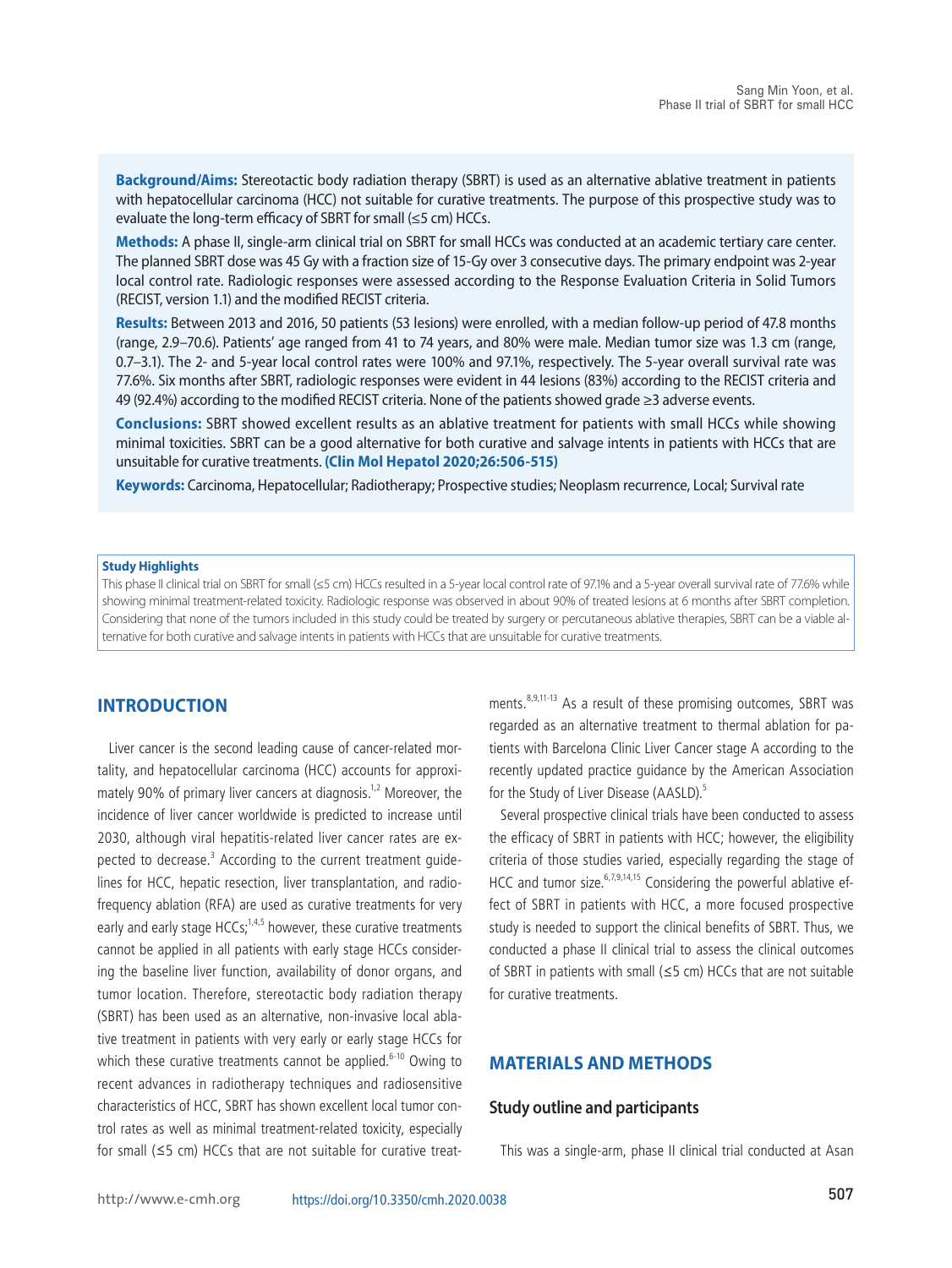

Medical Center, Seoul, Republic of Korea, and registered at the Clinical Research Information Service (registration number: KCT0000625). Patients aged 20 years or older with a diagnosis of HCC were eligible. HCC was diagnosed by pathologic confirmation and/or typical findings on 4-phase dynamic computed tomography (CT) or magnetic resonance images (MRI) using a hepatocyte-specific contrast agent according to the AASLD criteria.16 The study protocol was approved by the Institutional Review Board of Asan Medical Center (2012-0768), and written informed consent was obtained from all patients prior to enrollment.

The inclusion criteria were as follows: primary or recurrent HCC with a Child-Pugh class A hepatic function; an Eastern Cooperative Oncology Group performance status score of 0 or 1; HCCs with longest diameter of ≤5 cm, and ≤3 lesions with a sum of diameter ≤5 cm; not suitable for surgery because of liver cirrhosis, insufficient remnant liver for resection, or patient refusal to undergo surgery; not suitable for RFA due to the size (>3 cm in the longest diameter) or location (e.g., liver surface, near to the bile duct or large vessels, near the dome or pericardium) of HCC, undetectable HCC on ultrasonography, or bleeding tendency of patients; lesion non-visibility on hepatic angiogram for transarterial chemoembolization (TACE) or an incomplete response after TACE according to the modified Response Evaluation Criteria in Solid Tumors (RECIST); a sufficient distance (>2 cm) between HCC and radiosensitive organs such as the stomach, duodenum, esophagus, and large bowel; and evidence of an adequate residual functional liver volume (>700 mL).

Patients were excluded if they had macroscopic vascular invasions, extrahepatic metastasis, uncontrolled ascites, hepatic encephalopathy, transaminase level >200 IU/L, history of liver transplantation or radiotherapy, an active gastric or duodenal ulcer, other uncontrolled comorbidities, or malignant tumors.

# **Intervention**

The simulation and target volume delineation for SBRT were identical to those used in our previous studies.<sup>10,17,18</sup> All patients were immobilized with a vacuum cushion in the supine position. Four-dimensional (4D) CT scanning was performed using a 16-slice CT system (GE LightSpeed RT 16; GE Healthcare, Waukesha, WI, USA). The 4D-CT images, synchronized with the respiratory data, were sorted into 10 CT series according to the respiratory phase (Advantage 4D version 4.2; GE Healthcare). Patients' respiratory data were analyzed using a Real-time Position Management gating system (Varian Medical Systems, Palo Alto, CA, USA). Three gold seeds (CIVICO Medical Solutions, Kalona, IA, USA) were implanted in the hepatic parenchyma around the tumor prior to CT simulation. The gold seeds were not implanted in patients who had surgical clips or compact iodized oil around the viable HCC after prior treatments, or those with uncontrollable bleeding tendencies.<sup>19</sup>

The gross tumor volume (GTV), as determined by dynamic enhanced CT or MRI, included an enhanced HCC at the end-expiratory phase of the 4D-CT image. The clinical target volume was equal to the GTV. The internal target volume (ITV) was determined as the sum of the individual GTVs as defined within the gated phases of respiration. The planning target volume (PTV) was added with a 0.5-cm margin from the ITV.<sup>10</sup>

SBRT planning was performed using a 3-dimensional radiotherapy planning system (Eclipse; Varian Medical Systems) that used the two arcs of volumetric-modulated arc therapy technique using a 10-MV flattening filter-free beam using a linear accelerator (TrueBeam STx; Varian Medical Systems).<sup>18</sup> A total dose of 45 Gy was prescribed using 15 Gy per fraction over 3 consecutive days. The total dose was determined based on our prescription guidelines including the following: 1) the maximum dose allowed to 700 mL of normal liver was estimated to be 15 Gy in three fractions and 2) the mean dose to normal liver did not exceed 13 Gy in three fractions. The dose constraints to adjacent critical normal organs were as follows: 1) 2 mL of the esophagus or large bowel were limited to a total dose of <21 Gy; 2) 2 mL of the stomach or duodenum were limited to <18 Gy; and 3) 2 mL of the spinal cord were limited to 18 Gy.<sup>10</sup> The beam delivery was performed with an image-guidance and a respiratory-gated beam delivery technique using an On-Board Imager (Varian Medical Systems).

#### **Outcomes and evaluation**

The primary endpoint of this study was 2-year local control rate. Local control was defined as no evidence of tumor progression of the treated lesion. Local tumor progression was defined as recurrence within the PTV, intrahepatic recurrence was defined as recurrence within the liver outside the PTV, and extrahepatic metastasis was defined as recurrent disease at any site other than the liver. Secondary endpoints were radiologic response rates, recurrence-free survival, and overall patient survival.

Tumor measurements and response evaluation were conducted by a radiologist (SYK) with more than 10 years of experience in HCC imaging. Radiologic response was defined as the combined number of complete response and partial response and evaluated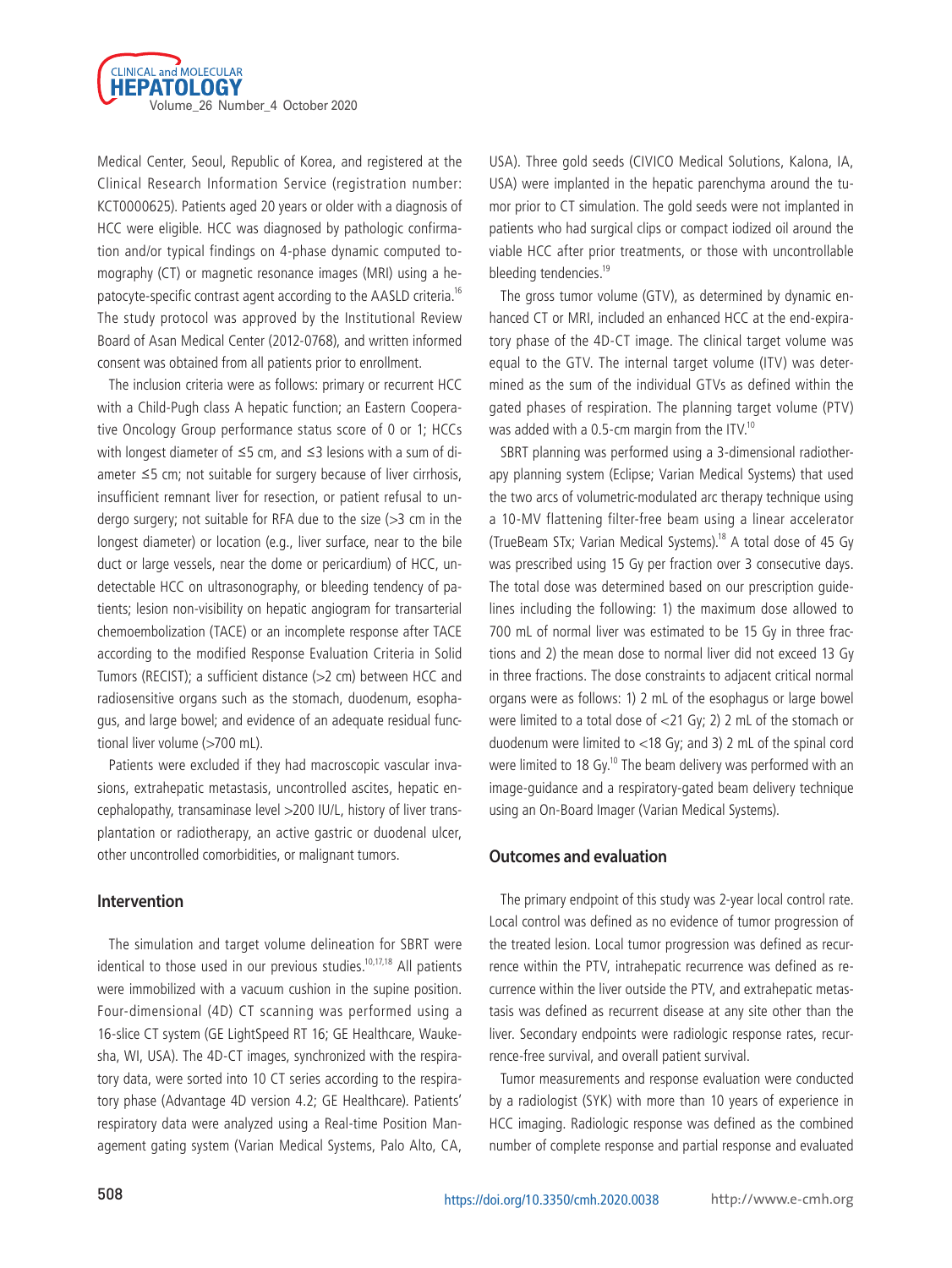by liver dynamic CT at 2-, 4-, and 6-months after SBRT completion according to both the RECIST version 1.1 and the modified RECIST criteria.<sup>20,21</sup> After 6 months, regular follow-up examinations were performed at 3-month intervals. After completion of the 2-year study period, patients continued to receive treatment and were followed-up for disease status and survival until March 31, 2019. Laboratory tests were performed at every visit, including blood counts, chemical profiles, prothrombin time, alpha-fetoprotein, and protein induced by vitamin K absence or antagonists-II levels. Adverse events were graded using the National Cancer Institute Common Terminology Criteria for Adverse Events (NCI-CTCAE; version 4.03). Radiation-induced liver disease was also graded according to CTCAE or any decline in liver function using the worsening of Child-Pugh score ≥2 in the absence of progressive disease within 3 months after SBRT.

#### **Statistical analysis**

The primary data set for efficacy analyses comprised all enrolled patients (intention-to-treat analysis). For sample size calculation, we assumed that the 2-year local control rate would be >90%, in contrast to  $<$ 75% reported in previous studies on SBRT.<sup>15,22</sup> Considering a 10% of drop-out rate, according to the Simpson's phase 2 single-stage design, a total of 50 patients was required in this study for a two-sided test with 5% significance level and



Figure 1. Flow diagram of the patients. SBRT, stereotactic body radiation therapy.

**Table 1.** Patient characteristics (n=50)

| <b>Variable</b>                   | Value             |
|-----------------------------------|-------------------|
| Age (years)                       | 64 (41-74)        |
| Sex                               |                   |
| Male                              | 40 (80.0)         |
| Female                            | 10(20.0)          |
| ECOG performance status           |                   |
| 0                                 | 49 (98.0)         |
| 1                                 | 1(2.0)            |
| Cause of disease                  |                   |
| Hepatitis B virus infection       | 41 (82.0)         |
| Hepatitis C virus infection       | 4(8.0)            |
| Others                            | 5(10.0)           |
| Child-Pugh score                  |                   |
| 5                                 | 40 (80.0)         |
| 6                                 | 10(20.0)          |
| Albumin (g/dL)                    | $3.9(3.2 - 4.8)$  |
| Total bilirubin (mg/dL)           | $0.8(0.3-2.3)$    |
| Aspartate aminotransferase (IU/L) | $28(18-67)$       |
| Alanine aminotransferase (IU/L)   | $23(8-70)$        |
| Tumor size $(n=53)$ * (cm)        | $1.3(0.7 - 3.1)$  |
| Alpha-fetoprotein (ng/mL)         | 5.4 (1.5–1,648.9) |
| PIVKA-II (mAU/mL)                 | 20 (10-379)       |
| Bile duct invasion (n=53)         |                   |
| No                                | 52 (98.1)         |
| Yes                               | 1(1.9)            |
| Prior treatments                  |                   |
| No                                | 2(4.0)            |
| Yes                               | 48 (96.0)         |
| Session No. of prior treatments   | $3(1-10)$         |
| Resection                         | 1(2.1)            |
| Resection, TACE                   | 4(8.3)            |
| Resection, RFA, TACE              | 3(6.3)            |
| RFA, TACE                         | 18 (37.5)         |
| <b>RFA</b>                        | 5(10.4)           |
| <b>TACE</b>                       | 17 (35.4)         |

Values are presented as median (range) or number (%).

ECOG, Eastern Cooperative Oncology Group; PIVKA, protein induced by vitamin K absence or antagonist; TACE, transarterial chemoembolization; RFA, radiofrequency ablation.

\*Median tumor size and range are the same according either the Response Evaluation Criteria in Solid Tumors (RECIST) or the modified RECIST measurements.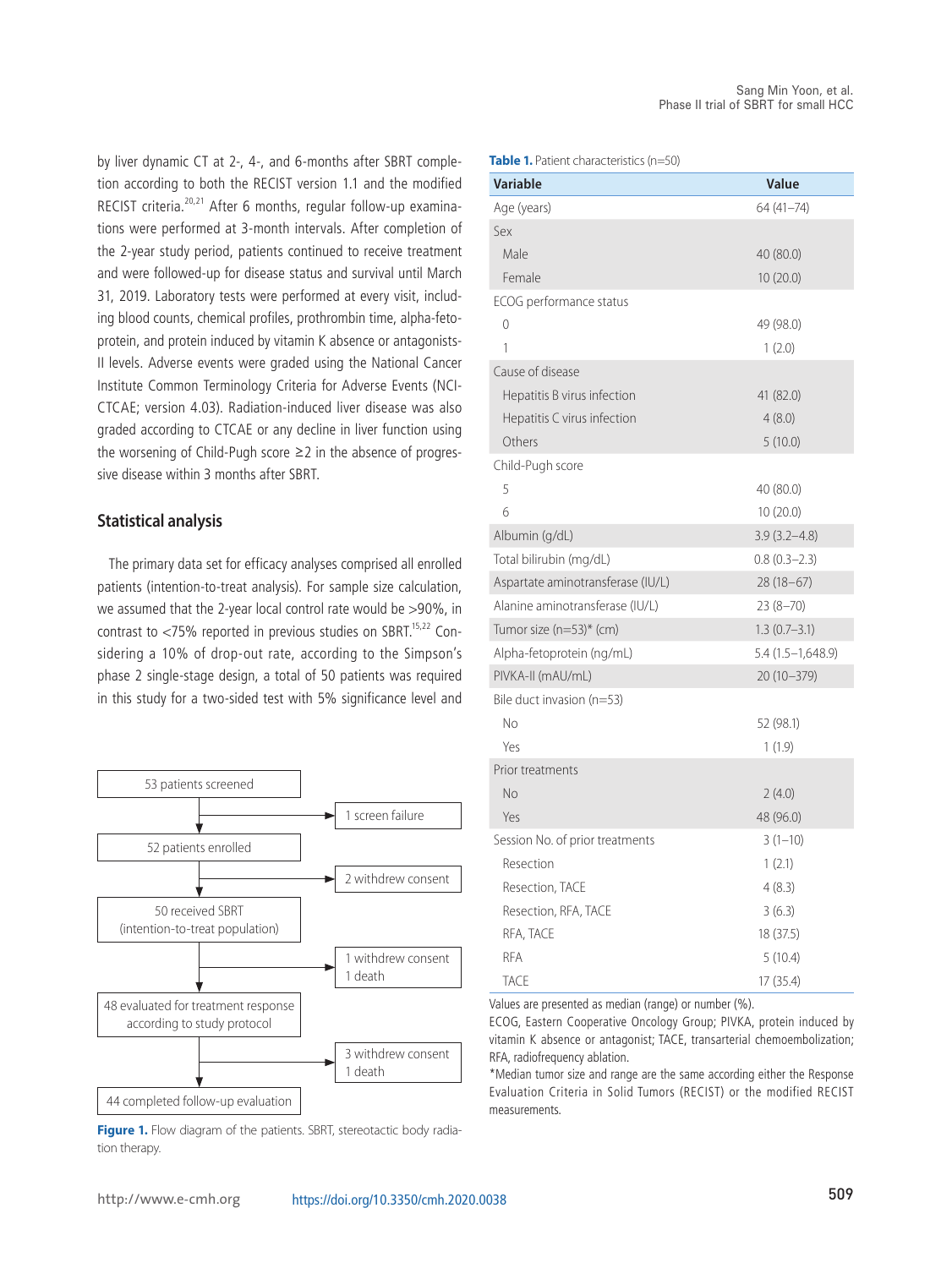

90% power to detect a difference in local control rate of 15%.

Overall and recurrence-free survival rates were estimated from the SBRT start date to the date of death, the last follow-up examination, or to the date of tumor recurrence. The probability of cumulative survival was calculated using the Kaplan-Meier method. Univariate and multivariate analyses were performed to evaluate the association of covariates with overall and recurrence-free survivals. Cox proportional hazards model with backward elimination was used to identify risk factors in the multivariate model. All statistical analyses were performed using the SPSS software (version 21; IBM SPSS Statistics, Armonk, NY, USA).

# **Results**

# **Study population**

Between April 4, 2013 and August 19, 2016, 50 patients were included in the intention-to-treat analysis (Fig. 1). Given that each of three patients had two viable HCCs that were simultaneously treated with SBRT, a total of 53 lesions were included in this study. Table 1 summarizes the patient characteristics. The study population was mostly males (80%), with a median age of 64 years (range, 41–74). Chronic hepatitis B virus (HBV) infection was the main cause of background liver disease. Median tumor size was 1.3 cm (range, 0.7–3.1) using either the RECIST or the modified RECIST measurements, and one patient had HCC with a segmental bile duct invasion prior to SBRT. The locations of the HCC lesions were as follows: subcapsular area (26, 49.1%), perivascular area (15, 28.3%), near the dome (10, 18.8%), and previous RFA margin (2, 3.8%). All patients received a planned dose of 45 Gy in three fractions (prescription, 91–100% of isodose line) for target lesions. Only two patients (4%) were treatment-naïve, and all other patients had received various courses of locoregional therapies before receiving SBRT (median, 3 courses). However, additional locoregional treatments were not performed on recurrent or residual viable HCCs if SBRT was considered according to the study protocol.



Figure 2. (A) Local control rates of all lesions after stereotactic body radiation therapy, (B) overall survival rates of all patients, (C) intrahepatic recurrence-free survival rates of all patients, (D) distant metastasis-free survival rates of all patients, and (E) recurrence-free survival rates of all patients.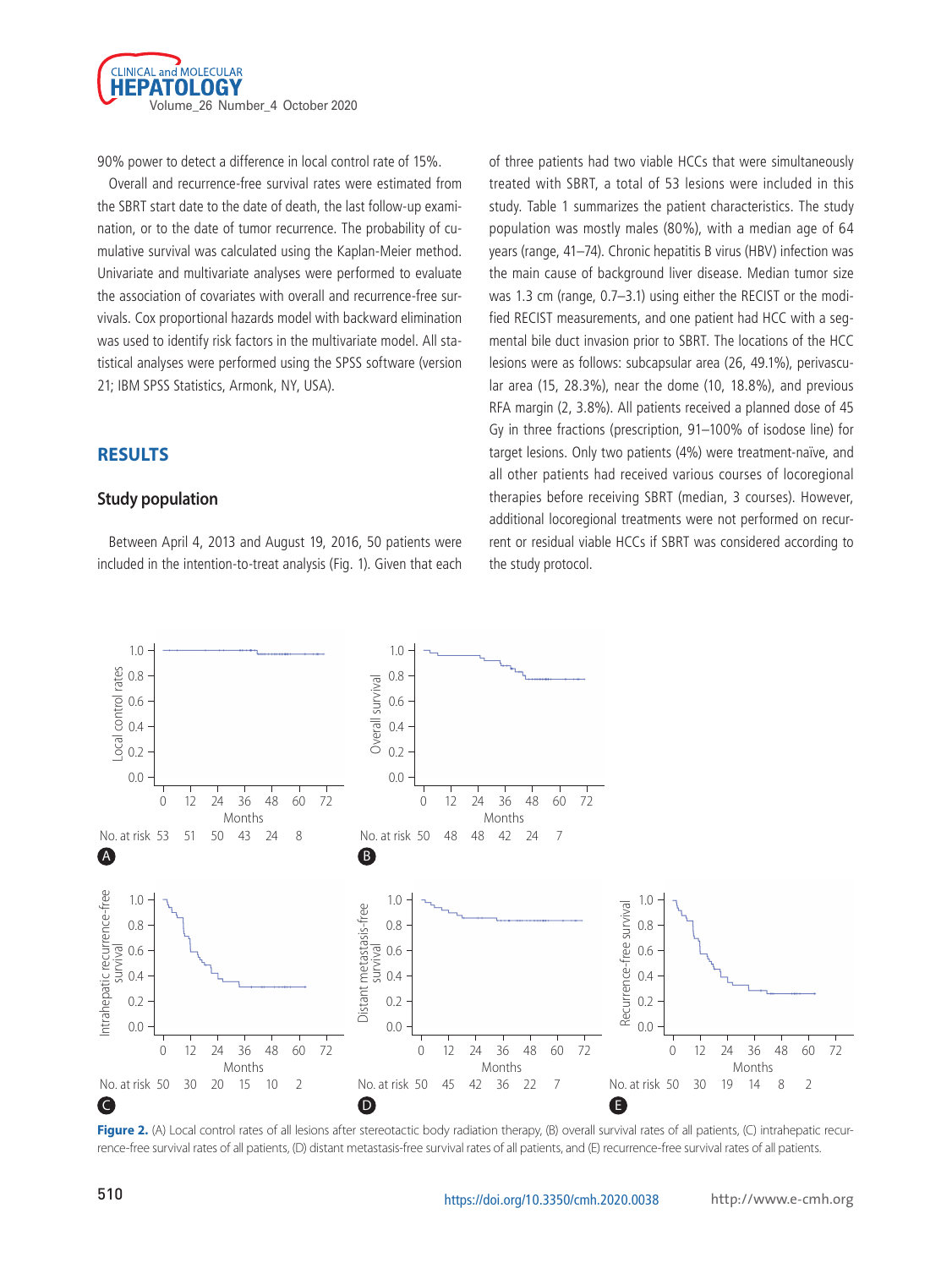#### **Local control rates and radiologic response**

At the completion of the 2-year study period, 44 patients (47 lesions) completed the follow-up evaluations according to the study protocol (Fig. 1). During the follow-up period, local recurrence was observed in one (1.8%) out of the 53 lesions, resulting in 2- and 5-year local control rates of 100% and 97.1%, respectively (Fig. 2A; estimated local recurrence-free survival in Supplementary Fig. 1).

At 2 months after completion of SBRT, all lesions underwent response evaluation; radiologic responses were observed in 19 (35.8%) and 24 (45.3%) lesions according to the RECIST and the modified RECIST criteria, respectively. At 4 months, 37 (69.8%) and 43 (81.1%) lesions showed responses according to the RECIST and the modified RECIST criteria, respectively. At the final response evaluation of 6 months after completion of SBRT, 44 (83.0%) and 49 (92.4%) lesions had achieved radiologic responses according to the RECIST and the modified RECIST criteria, respectively (Table 2). A representative case is shown in Supplementary Figure 2.

# **Overall and recurrence-free survival rates**

The median follow-up period of participants was 47.8 months (range, 2.9–70.6). By the last follow-up, 40 patients were alive. The 2- and 5-year overall survival rates were 96.0% and 77.6%, respectively (Fig. 2B). Thirty-six patients were diagnosed as having tumor recurrences on follow-up imaging studies (CT, 26 patients; both CT and MRI, 10 patients). Among them, intrahepatic (i.e., outside the PTV) HCC recurrence was the main cause of failure (33 of 50 patients), and distant metastasis also developed in eight patients during follow-up. The rates of 5-year intrahepatic recurrence-free survival, distant metastasis-free survival, and recurrence-free survival were 32.0%, 83.9%, and 26.8%, respectively (Fig. 2C-E). Multivariate analysis revealed that tumor size was significantly associated with overall survival (hazard ratio [HR], 2.504; 95% confidence interval [CI], 1.031–6.084; P=0.043) and recurrence-free survival rates (HR, 2.791; 95% CI, 1.604– 4.858; P<0.001) (Supplementary Tables 1, 2).

#### **Treatment-related toxicity**

SBRT-related toxicities are summarized in Table 3. All patients received the planned SBRT without any interruptions due to intolerable side effects. Fatigue and anorexia were the most common acute toxicities, which were mostly mild (NCI-CTCAE grade 1) (Table 3).

Two patients (4%) experienced elevations in the Child-Pugh score to ≥2. Of these, one patient had a Child-Pugh score 8 hepatic function and also showed peritoneal seeding nodules at 2 months after completion of SBRT; this patient died due to hepatic failure at 2.9 months after SBRT. Serious adverse events were reported in seven patients, including compression fracture in lumbar spine, variceal bleeding, cholangitis, fungal sinusitis, dyspnea, abdominal pain, and gallbladder stone (all  $n=1$ ), all of which were regarded as unrelated to SBRT.

There were no gastrointestinal complications such as bleeding or perforation during follow-up. Five patients (10%) developed rib fractures, which did not require any specific treatment and improved spontaneously. Four patients (8%) developed grade 1 or 2 biliary strictures, and six patients (12%) experienced grade 1 radiation pneumonitis in the right lower lung fields (Table 3).

**Table 2.** Radiologic responses after stereotactic body radiation therapy according to the timing of evaluation

|                         | <b>RECIST</b> |             |             | <b>mRECIST</b> |             |             |  |
|-------------------------|---------------|-------------|-------------|----------------|-------------|-------------|--|
|                         | At 2 months   | At 4 months | At 6 months | At 2 months    | At 4 months | At 6 months |  |
| Overall response rates* | 19 (35.8)     | 37(69.8)    | 44 (83.0)   | 24(45.3)       | 43 (81.1)   | 49 (92.4)   |  |
| Complete response       | 6(11.3)       | 18(34.0)    | 29(54.7)    | 16(30.2)       | 34(64.1)    | 45 (84.9)   |  |
| Partial response        | 13 (24.5)     | 19(35.8)    | 15(28.3)    | 8(15.1)        | 9(17.0)     | 4(7.5)      |  |
| Stable disease          | 33(62.3)      | 13(24.5)    | 8(15.1)     | 29(54.7)       | 8(15.1)     | 3(5.7)      |  |
| Progressive disease     | 1(1.9)        | 1(1.9)      | 0(0.0)      | 0(0.0)         | 0(0.0)      | 0(0.0)      |  |
| Not evaluable $T$       | 0(0.0)        | 2(3.8)      | 1(1.9)      | 0(0.0)         | 2(3.8)      | 1(1.9)      |  |

Values are presented as number (%).

RECIST, Response Evaluation Criteria in Solid Tumors; mRECIST, modified RECIST.

\*Defined as the proportion of lesions who had complete or partial responses.

† Due to failure to make scheduled visits for computed tomography in some patients.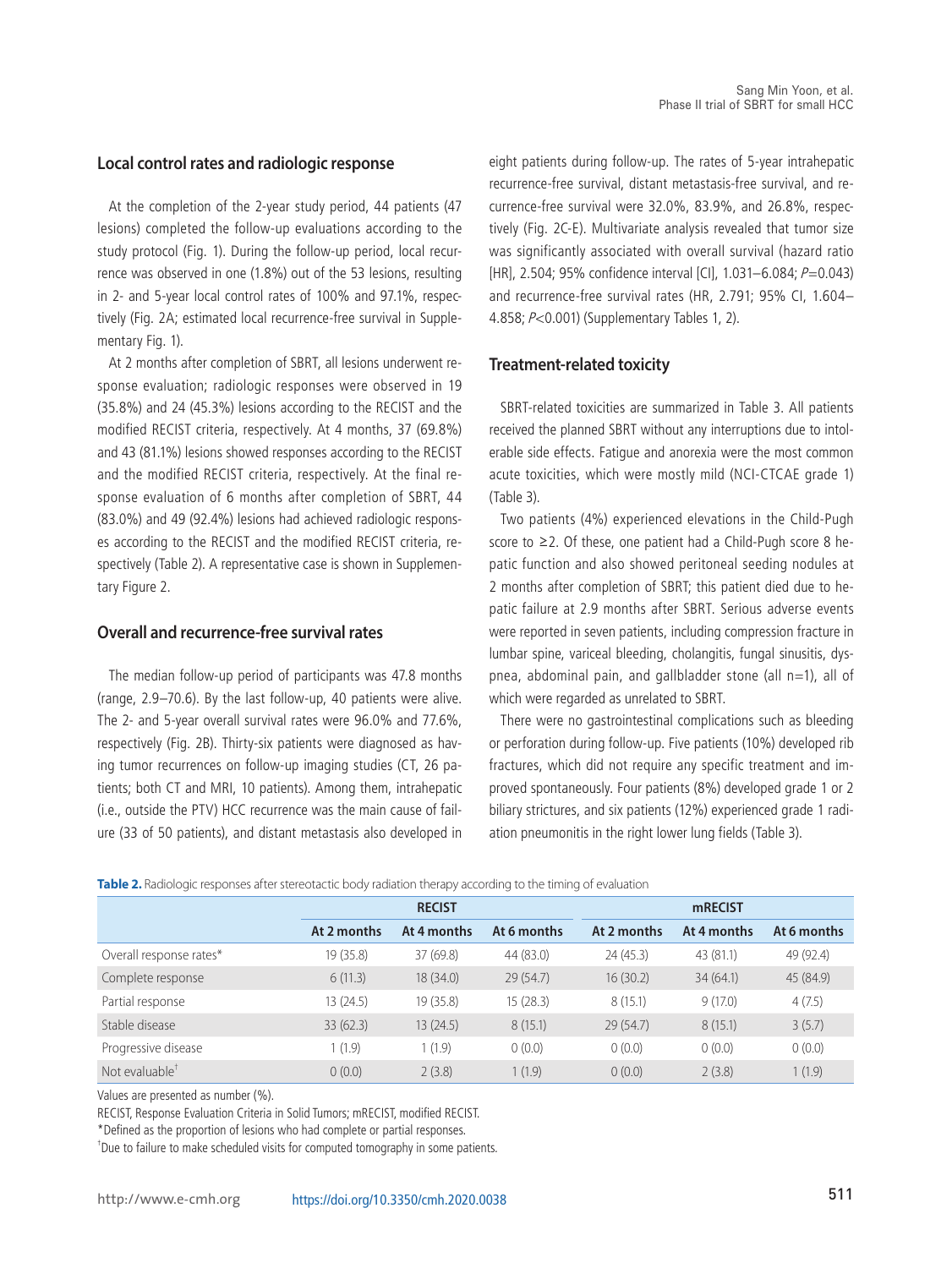

**Table 3.** Adverse events after stereotactic body radiation therapy

|                                | <b>NCI-CTCAE grade</b> |         |         |         |  |
|--------------------------------|------------------------|---------|---------|---------|--|
|                                | Grade 1                | Grade 2 | Grade 3 | Grade 4 |  |
| Acute events                   |                        |         |         |         |  |
| Fatigue                        | 2(4.0)                 | 0(0.0)  | 0(0.0)  | 0(0.0)  |  |
| Nausea                         | 2(4.0)                 | 0(0.0)  | 0(0.0)  | 0(0.0)  |  |
| Dyspepsia                      | 1(2.0)                 | 0(0.0)  | 0(0.0)  | 0(0.0)  |  |
| AST/ALT elevation              | 16(32.0)               | 1(2.0)  | 0(0.0)  | 0(0.0)  |  |
| Alkaline phosphatase elevation | 7(14.0)                | 0(0.0)  | 0(0.0)  | 0(0.0)  |  |
| Bilirubin elevation            | 0(0.0)                 | 2(4.0)  | 0(0.0)  | 0(0.0)  |  |
| Late events                    |                        |         |         |         |  |
| Radiation pneumonitis          | 6(12.0)                | 0(0.0)  | 0(0.0)  | 0(0.0)  |  |
| <b>Biliary stricture</b>       | 3(6.0)                 | 1(2.0)  | 0(0.0)  | 0(0.0)  |  |
| Rib fracture                   | 4(8.0)                 | 1(2.0)  | 0(0.0)  | 0(0.0)  |  |

Values are presented as number (%).

NCI-CTCAE, National Cancer Institute Common Terminology Criteria for Adverse Events version 4.03; AST, aspartate transaminase; ALT, alanine transaminase.

# **Discussion**

In this phase II clinical trial of patients with small ( $\leq$ 5 cm) HCCs, SBRT was associated with high rates of local tumor control (100% at 2 years and 97.1% at 5 years), radiologic response (92.4% at 6 months by the modified RECIST criteria), and overall survival (77.6% at 5 years) while showing minimal treatment-related toxicity. One patient experienced hepatic failure 2 months after SBRT, the cause of which was unclear. These results show clinical benefits of using SBRT as an ablative treatment for small HCCs that are not amenable to hepatic resection, RFA, or even TACE.

Multiple prospective and retrospective studies have been conducted to evaluate the efficacy of SBRT for HCC, with many showing promising outcomes. However, the indications for SBRT varied, with some trials including patients with portal vein tumor throm $bus<sup>6,7,15</sup>$  and others including patients with extrahepatic metastasis.15 Moreover, a wide range of tumor sizes, from 1.0 cm to 23.1 cm, was included.<sup>6,7,9,14,15</sup> Thus, it was difficult to draw a consistent conclusion on the use of SBRT for HCC. As SBRT can be used for various clinical purposes from curative to palliative aims at the physician's discretion, the results of curative intent SBRT on patients with early stage HCCs should be analyzed if the ablative effect of SBRT is the primary endpoint. Therefore, we designed the current trial by including patients with liver-confined, small (≤5 cm) HCCs without macroscopic vascular invasion. Similarly, Takeda et al.<sup>9</sup> conducted a phase II study on SBRT for early stage or small (≤4 cm) HCCs and reported favorable outcomes in terms of 3-year

local control (96.3%) and 3-year liver-related cause-specific survival (72.5%). Other retrospective studies using ≤5–6 cm of maximum HCC tumor diameter as inclusion criteria also showed high local control rates.<sup>8,10-13,18</sup>

In this study, 2- and 5-year local control rates were as high as 100% and 97.1%, respectively. Such high local control rates could be explained as follows. First, participants of this study had relatively smaller HCCs (range, 0.7–3.1 cm) than those of previous studies. With the exception of two patients, 48 (51 lesions) were enrolled with recurrent HCC after prior locoregional treatments. Hence, we decided to perform salvage therapies when typical recurrence was observed on regular follow-up images even if the lesion was small. As tumor size is one of the most important factors for local tumor control after SBRT, $8,10,23-25$  this may have led to the high local control rate in this study. Second, the established SBRT procedures and techniques at our institution, including 4D-CT, tumor localization on planning CT, respiratory-gated delivery, and a thorough image-guidance on each fraction, may have contributed to the improved clinical outcomes. We recently evaluated the targeting accuracy of our image-guided SBRT for HCC using post-radiotherapy MRI with hepatocyte-specific contrast agent and found that the set-up errors were less than 5 mm in cranio-caudal, right-left, and anterior-posterior directions with or without internal fiducial markers.<sup>19</sup> This high local tumor control could not be observed in early phase follow-up images. The timing of treatment response was evaluated by an experienced abdominal radiologist at regular intervals (2-, 4-, 6-month after SBRT) according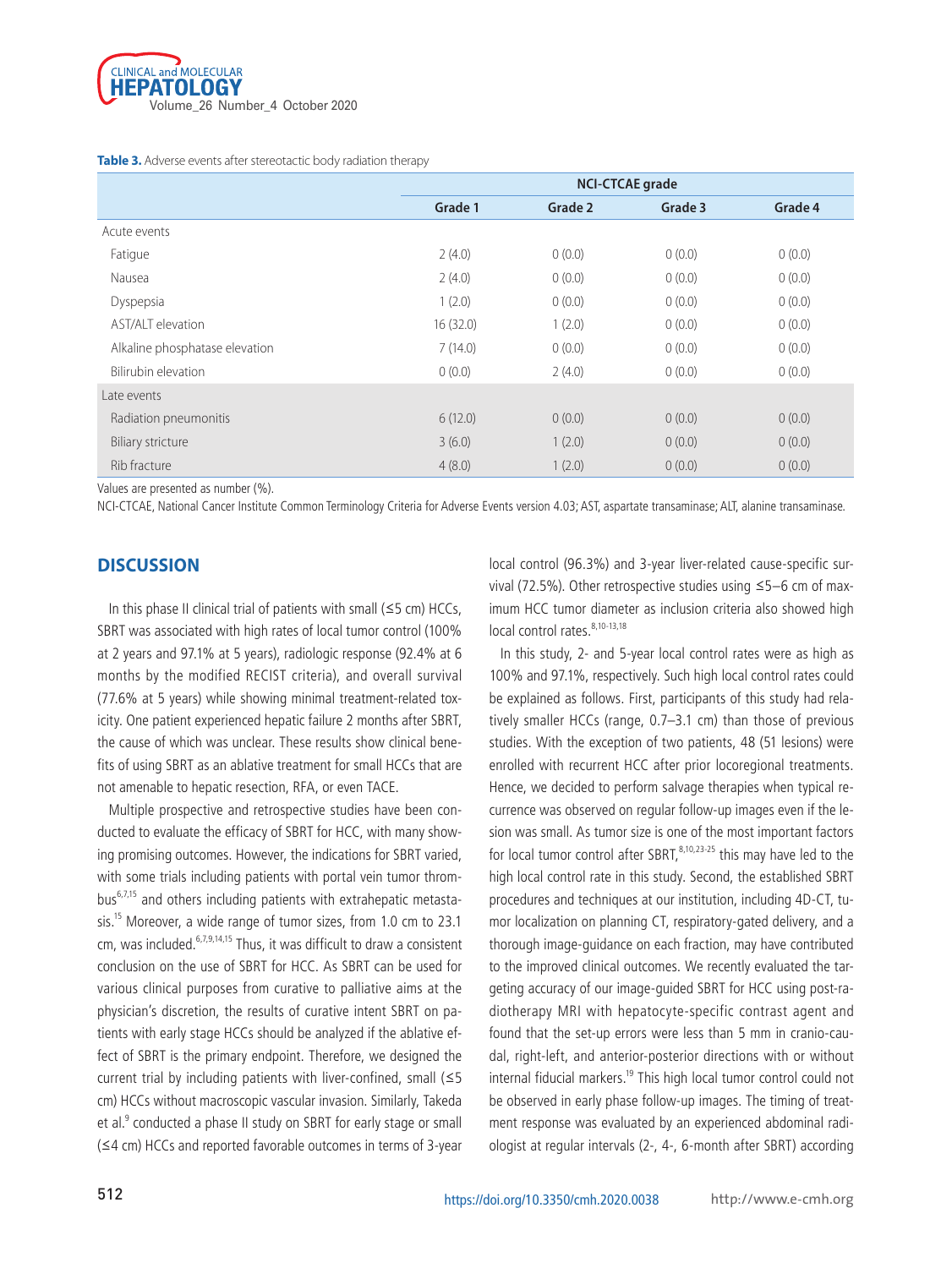to the study protocol. Response rates were less than 50% at 2 months; however, at 6 months after completion of SBRT, they were around 90% according to both the RECIST and modified RE-CIST criteria. This delayed response trend after SBRT is a potentially valuable finding that may aid decision-making processes for the management of HCC.

Although most of the enrolled patients had recurrent HCCs with a history of locoregional treatments, the overall survival rate in this study was as high as 77.6% at 5 years. The most likely reason for this promising result was that all patients had preserved liver functions according to the eligibility criteria. The main failure pattern was intrahepatic recurrence, with a cumulative intrahepatic recurrence of about 70%, which is similar to that of previous reports. Given that multicentric carcinogenesis in the context of chronic liver disease is considered as an important cause of intrahepatic recurrence, similar outcomes were observed after SBRT for solitary HCC or after RFA.<sup>9,26,27</sup> Therefore, a regular follow-up and an active decision of salvage therapies are necessary to control recurrent HCCs after SBRT.

Based on the encouraging outcomes of SBRT for HCC, some studies have compared the outcomes of locoregional therapies (e.g., hepatectomy, RFA, and TACE) with those of SBRT.<sup>28-31</sup> Of these, Hara et al. compared these two modalities in patients with small (≤3 cm) HCCs who received curative intent treatment and reported that the 3-year local recurrence rates in the SBRT and the RFA groups were 5.3% and 12.9%  $(P<0.01)$ , respectively; these differences were more notable if the HCCs were attached to vessels (≤1 mm) (5.2% in the SBRT group, 25.5% in the RFA group;  $P<0.01$ ).<sup>28</sup> After propensity score matching, overall survival rates, cancer-specific mortality rates, and liver failure mortality rates were not significantly different between the two groups; and the authors concluded that SBRT was an acceptable alternative option for patients who were not candidates for RFA. $^{28}$  Although these studies had retrospective designs, their results warrant the need for well-designed clinical trials to delineate the clinical benefits of using SBRT as an ablative treatment for patients with HCC, especially for those with early stage diseases.

This study has the following limitations. First, the number of enrolled patients was relatively small, and the number of events (local recurrence: 1, death: 10) that occurred during follow-up was not enough to perform statistical analysis. Therefore, it was difficult to find novel results on the use of SBRT for HCC, compared with the previous reports. Second, HBV infection was the main cause (82%) of background liver disease; thus, the results of this study should be further confirmed in patients with HCCs unassociated with HBV. Finally, most of the enrolled patients had recurrent HCCs with a history of prior locoregional treatments; thus, further studies on SBRT in treatment-naïve patients with small HCCs are needed to confirm the role of SBRT as a curative treatment option. Nevertheless, focusing on the ablative effect of SBRT in patients with liver-confined, small (≤5 cm) HCCs, presenting the trends of radiologic response rates after SBRT measured at regular intervals, and long-term follow-up data could be considered valuable to report our prospective trial.

In conclusion, this phase II clinical trial demonstrated that SBRT was well-tolerated and resulted in high local control rates and promising overall survival rates in patients with small (≤5 cm) HCCs. Considering that tumors included in this study could not be treated by curative treatment modalities, SBRT can be considered a good alternative treatment option when hepatic resection or RFA cannot be applied.

# **Authors' contribution**

Sang Min Yoon: Conceptualization and design, investigation, acquisition of data, formal analysis, methodology, writing-original draft, and writing-review and editing. So Yeon Kim: Investigation, acquisition of data, formal analysis, methodology, and writing-review and editing. Young-Suk Lim: Investigation, formal analysis, methodology, and writing-review and editing. Kang Mo Kim: Investigation, methodology, and writing-review and editing. Ju Hyun Shim: Investigation, methodology, and writing-review and editing. Danbi Lee: Investigation, methodology, and writing-review and editing. Jihyun An: Investigation, methodology, and writing-review and editing. Jinhong Jung: Investigation, methodology, and writing-review and editing. Jong Hoon Kim: Investigation, methodology, and writing-review and editing. Han Chu Lee: Conceptualization and design, funding acquisition, investigation, acquisition of data, formal analysis, methodology, supervision, writing-original draft, and writing-review and editing. All authors approved the final version of manuscript.

#### **Acknowledgements**

We thank Won Hee Jeong, RN and Jina Park, RN for their operational oversight of this clinical trial. We also thank Dr. Joon Seo Lim from the Scientific Publications Team at Asan Medical Center for his editorial assistance in preparing this manuscript.

This study was supported by a grant (#2012-0768) from the Asan Institute for Life Sciences of Asan Medical Center, Seoul, Republic of Korea.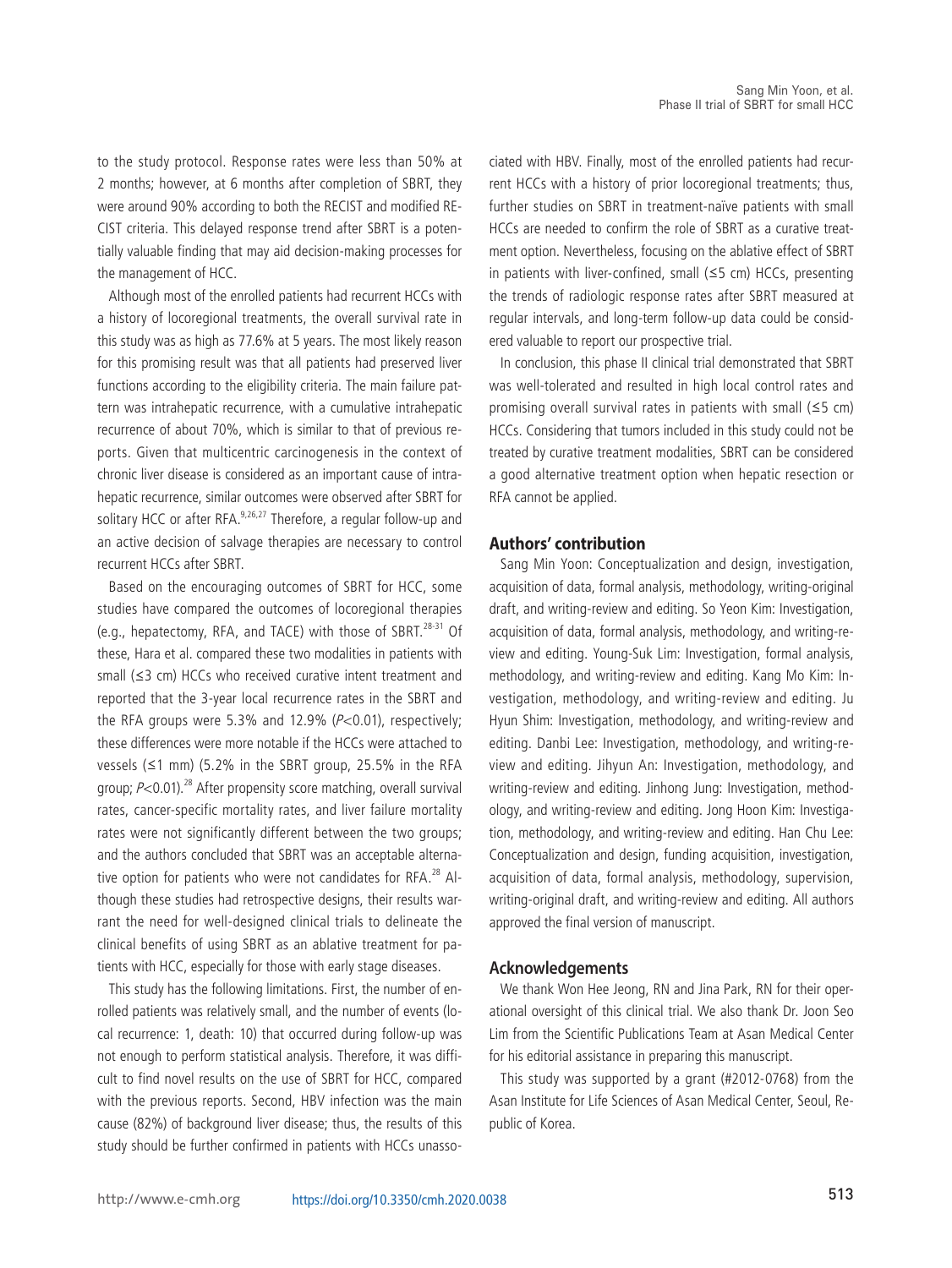

# **Conflicts of Interest**

The authors have no conflicts to disclose.

# **SUPPLEMENTARY MATERIAL**

Supplementary material is available at Clinical and Molecular Hepatology website (http://www.e-cmh.org).

# **REFERENCES**

- 1. European Association for the Study of the Liver. EASL clinical practice guidelines: management of hepatocellular carcinoma. J Hepatol 2018;69:182-236.
- 2. Kim BH, Park JW. Epidemiology of liver cancer in South Korea. Clin Mol Hepatol 2018;24:1-9.
- 3. Valery PC, Laversanne M, Clark PJ, Petrick JL, McGlynn KA, Bray F. Projections of primary liver cancer to 2030 in 30 countries worldwide. Hepatology 2018;67:600-611.
- 4. Korean Liver Cancer Association, National Cancer Center. 2018 Korean Liver Cancer Association-National Cancer Center Korea Practice Guidelines for the management of hepatocellular carcinoma. Gut Liver 2019;13:227-299.
- 5. Marrero JA, Kulik LM, Sirlin CB, Zhu AX, Finn RS, Abecassis MM, et al. Diagnosis, staging, and management of hepatocellular carcinoma: 2018 practice guidance by the American Association for the Study of Liver Diseases. Hepatology 2018;68:723-750.
- 6. Feng M, Suresh K, Schipper MJ, Bazzi L, Ben-Josef E, Matuszak MM, et al. Individualized adaptive stereotactic body radiotherapy for liver tumors in patients at high risk for liver damage: a phase 2 clinical trial. JAMA Oncol 2018;4:40-47.
- 7. Kang JK, Kim MS, Cho CK, Yang KM, Yoo HJ, Kim JH, et al. Stereotactic body radiation therapy for inoperable hepatocellular carcinoma as a local salvage treatment after incomplete transarterial chemoembolization. Cancer 2012;118:5424-5431.
- 8. Sanuki N, Takeda A, Oku Y, Mizuno T, Aoki Y, Eriguchi T, et al. Stereotactic body radiotherapy for small hepatocellular carcinoma: a retrospective outcome analysis in 185 patients. Acta Oncol 2014;53:399-404.
- 9. Takeda A, Sanuki N, Tsurugai Y, Iwabuchi S, Matsunaga K, Ebinuma H, et al. Phase 2 study of stereotactic body radiotherapy and optional transarterial chemoembolization for solitary hepatocellular carcinoma not amenable to resection and radiofrequency ablation. Cancer 2016;122:2041-2049.
- 10. Yoon SM, Lim YS, Park MJ, Kim SY, Cho B, Shim JH, et al. Stereotactic body radiation therapy as an alternative treatment for small

hepatocellular carcinoma. PLoS One 2013;8:e79854.

- 11. Bibault JE, Dewas S, Vautravers-Dewas C, Hollebecque A, Jarraya H, Lacornerie T, et al. Stereotactic body radiation therapy for hepatocellular carcinoma: prognostic factors of local control, overall survival, and toxicity. PLoS One 2013;8:e77472.
- 12. Su TS, Liang P, Lu HZ, Liang J, Gao YC, Zhou Y, et al. Stereotactic body radiation therapy for small primary or recurrent hepatocellular carcinoma in 132 Chinese patients. J Surg Oncol 2016;113:181-187.
- 13. Takeda A, Sanuki N, Eriguchi T, Kobayashi T, Iwabutchi S, Matsunaga K, et al. Stereotactic ablative body radiotherapy for previously untreated solitary hepatocellular carcinoma. J Gastroenterol Hepatol 2014;29:372-379.
- 14. Andolino DL, Johnson CS, Maluccio M, Kwo P, Tector AJ, Zook J, et al. Stereotactic body radiotherapy for primary hepatocellular carcinoma. Int J Radiat Oncol Biol Phys 2011;81:e447-e453.
- 15. Bujold A, Massey CA, Kim JJ, Brierley J, Cho C, Wong RK, et al. Sequential phase I and II trials of stereotactic body radiotherapy for locally advanced hepatocellular carcinoma. J Clin Oncol 2013;31:1631- 1639.
- 16. Bruix J, Sherman M; American Association for the Study of Liver Diseases. Management of hepatocellular carcinoma: an update. Hepatology 2011;53:1020-1022.
- 17. Jung J, Yoon SM, Kim SY, Cho B, Park JH, Kim SS, et al. Radiationinduced liver disease after stereotactic body radiotherapy for small hepatocellular carcinoma: clinical and dose-volumetric parameters. Radiat Oncol 2013;8:249.
- 18. Jeong Y, Jung J, Cho B, Kwak J, Jeong C, Kim JH, et al. Stereotactic body radiation therapy using a respiratory-gated volumetric-modulated arc therapy technique for small hepatocellular carcinoma. BMC Cancer 2018;18:416.
- 19. Jung J, Kim H, Yoon SM, Cho B, Kim YJ, Kwak J, et al. Targeting accuracy of image-guided stereotactic body radiation therapy for hepatocellular carcinoma in real-life clinical practice: in vivo assessment using hepatic parenchymal changes on Gd-EOB-DTPAenhanced magnetic resonance images. Int J Radiat Oncol Biol Phys 2018;102:867-874.
- 20. Eisenhauer EA, Therasse P, Bogaerts J, Schwartz LH, Sargent D, Ford R, et al. New response evaluation criteria in solid tumours: revised RECIST guideline (version 1.1). Eur J Cancer 2009;45:228-247.
- 21. Lencioni R, Llovet JM. Modified RECIST (mRECIST) assessment for hepatocellular carcinoma. Semin Liver Dis 2010;30:52-60.
- 22. Tse RV, Hawkins M, Lockwood G, Kim JJ, Cummings B, Knox J, et al. Phase I study of individualized stereotactic body radiotherapy for hepatocellular carcinoma and intrahepatic cholangiocarcinoma. J Clin Oncol 2008;26:657-664.
- 23. Kubo K, Kimura T, Aikata H, Takahashi S, Takeuchi Y, Takahashi I, et al. Long-term outcome of stereotactic body radiotherapy for patients with small hepatocellular carcinoma. Hepatol Res 2018;48:701-707.